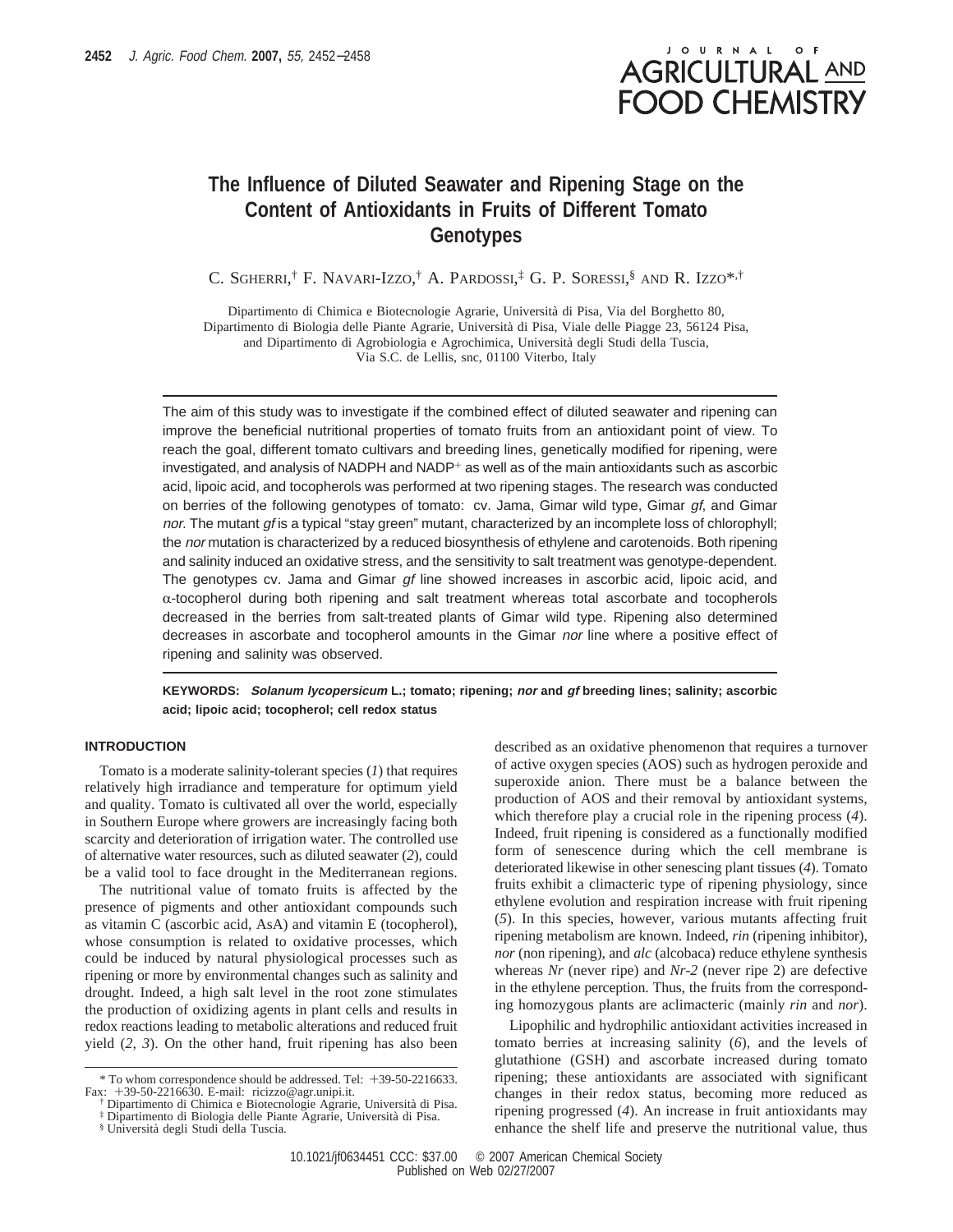improving the overall quality of marketed fruits. Antioxidant compounds are universally recognized as beneficial for preventing widespread human diseases, including cancer and cardiovascular pathologies (*7*). Thus, the antioxidant activity is important for assessing the nutritional value of fruits and vegetables (*8*). Because it is well-recognized that the role of antioxidant molecules is critical in the detoxification of free radicals (*9*), mild salt treatment and fruit ripeness may significantly improve the beneficial nutritional properties of tomatoes and need to be investigated in order to cultivate cultivars with better nutritional characteristics under salinity conditions.

AsA is one of the most powerful antioxidants. It is involved in removing AOS and regenerating  $\alpha$ -tocopherol (an important antioxidant in the lipid phase). Lipoic acid (LA), due to its solubility in both water and lipid phases, connects the activity of antioxidants in the cell membrane  $(\alpha$ -tocopherol) with antioxidants in the cytoplasm (AsA and GSH), strengthening the antioxidant network (*10*). LA is unique, among antioxidant molecules, because it retains protective functions in both reduced and oxidized forms, although dihydrolipoic acid (DHLA) is the more effective one. Indeed, DHLA is able to donate an electron to the oxidized form of AsA and GSH, thus regenerating these compounds to their reduced powerful antioxidant forms. Eventually, AsA regenerates tocopherol from its oxidized form, the chromanoxyl radical, by means of a similar process of electron donation (*10*). This maintains a steady state of both vitamins C (AsA) and E (tocopherol). The LA/DHLA redox couple approaches the ideal, and it can be considered the "universal antioxidant" (*10*). LA has been used for detoxification of heavy metal poisoning, possible application in atherosclerosis, side effects of diabetes, and oxidative stress, and it may exert a protective effect against the formation of cataracts (*10*). LA has been listed among the main antioxidants in potatoes, and recently, it has been found also in wheat leaves and roots (*11*) and in tomato berries (*2*).

Vitamin E is often equated only with  $\alpha$ -tocopherol; however, it is not a single compound and refers to at least four forms ( $\alpha$ -,  $\beta$ -,  $\gamma$ -, and  $\delta$ -tocopherol).  $\alpha$ - and  $\gamma$ -Tocopherol are the two major forms of vitamin E found in human plasma and tissues. In experiments in vitro,  $\alpha$ - and *γ*-tocopherol were found to inhibit the lipid peroxidation in large unilamellar liposomes (*12*). However, *γ*-tocopherol lacks one of the electron-donating methyl groups on its chromanol ring and, thus, is an antioxidant less effective than α-tocopherol. Anyway, *γ*-tocopherol is better able to trap nitrogen-based free radicals such as nitrogen dioxide and peroxynitrite to form 5-nitro-*γ*-tocopherol (*13*). *γ*-Tocopherol is abundant in many nuts and seed oils such as those derived from corn, soybean, and sesame (*14*). A synergistic effect in cell protection by *â*-carotene and vitamins E and C has been observed (*15*) and may be related to the fact that *â*-carotene does not only quench oxy-radicals but also repairs the  $\alpha$ -tocopheroxyl radical.

The aim of the present research was to evaluate how a moderate level of salinity and the stage at which fruits are picked and put on the market (turning-red and red-ripe) affect antioxidative properties of berries due to the presence of vitamins and antioxidants. To better understand how the physiology of ripening influences the antioxidative response to salt, different tomato types, genetically modified for ripening, were employed. Jama and Gimar WT cultivars are typical "salad tomatoes", whereas Gimar *gf* and Gimar *nor* are near isogenic lines (NILs) of Gimar, respectively homozygous for either mutant genes. The mutant *gf* is a typical "stay green" mutant characterized by an incomplete loss of chlorophyll, due to an incomplete transfor-

mation of chloroplasts into chromoplasts. In the more advanced stages of maturity, although maintaining a residual proportion of chlorophyll, this fruit contains more carotenoids and lycopene with respect to the wild type (WT). The *nor* mutation (incompletely recessive) is characterized by a reduced biosynthesis of ethylene and, thus, by a reduced synthesis of carotenoids (lycopene and  $\beta$ -carotene) and does not have any respiratory climacteric during ripening (*16*).

#### **MATERIALS AND METHODS**

**Chemicals.** The standards LA, DHLA,  $\alpha$ -,  $\beta$ -,  $\gamma$ -, and  $\delta$ -tocopherol, glucose-6-phosphate, 2,6-dichlorophenol indophenol, phenazine methosulfate, NADPH, and NADP<sup>+</sup> were purchased from Sigma (Milan, Italy).

**Plant Material.** The different tomato (*Solanum lycopersicum* L.) genotypes studied in this work came from the Soressi germplasm collection at Tuscia University (Viterbo, Italy). Two "salad" tomato types (cv. Jama and cv. Gimar) and two NILs, obtained by backcrossing the mutant genes *gf* (green flesh; BC45S) and *nor* (non ripening; BC3S5) to the cv. Gimar, were analyzed. These two homozygous breeding lines are from now on reported as Gimar *gf* and Gimar *nor*.

Tomato plants were grown during the spring in a glasshouse with a minimum night temperature and a daytime ventilation temperature of 16 and 28 °C, respectively, and a mean value of daily radiation of 9.2 MJ/m<sup>2</sup> with a maximum photon flux density of  $500-700 \ \mu$ mol/m<sup>2</sup> s. A closed-loop rockwool culture was used. Two salinity levels of the nutrient solutions were applied with an EC of 3.0 or 8.0 mS/cm, which corresponded to 0 and 10% of salt concentration of seawater. The concentration of nutrient solution was as reported by D'Amico et al. (*2*). Salinization was initiated 3 weeks after planting with 1.5 mS/cm daily increments to avoid osmotic shock. The nutrient solutions, renewed every 2 weeks, were checked daily for EC and pH (5.5-6.0).

The fruits were picked at two different ripening stages: turning-red (T) and red-ripe (R). The fruits considered for laboratory analysis were those picked from the second and third truss of separate plants. Fresh fruit materials were dried at 70 °C to determine the dry weight (DW).

**AsA.** Fresh tomato fruits were immediately homogenized at 4 °C in ice-cold 6% trichloroacetic acid (w/v) using first a Waring blender and then a cold mortar. The sample fresh weight (FW)/extraction solution proportion was 1:1. After centrifugation at 12000*g* for 30 min, the total and reduced ascorbate were determined in the supernatants. Determinations were carried out according to Sgherri and Navari-Izzo (*9*). Calibration curves for AsA and dehydroascorbic acid (DHA) in the range of 5-50 nmol were used.

**LA.** Both LA and DHLA were extracted from tomato berries by acidic hydrolysis according to Vianey-Liaud et al. (*17*). After hydrolysis, samples were extracted with chloroform following the procedure of Sgherri et al. (*11*). The resultant organic phases were collected, evaporated to dryness under vacuum, and stored at 4 °C under nitrogen. LA and DHLA contents in the extracted solutions were determined by isocratic reverse-phase high-performance liquid chromatography (RP-HPLC) using a Waters apparatus (model 515) with an electrochemical detector (Metrohom model 791) equipped with a glassy carbon electrode and a Millennium software (Waters) for integration of peaks. Detection was performed at +1.1 V at 25 °C with a Nova Pak C-18 4 *<sup>µ</sup>*m column (3.9 mm  $\times$  150 mm). Extracts were eluted at 25 °C at a flow rate of 1 mL/min using 227.5 g of acetonitrile, 31.5 g of 2-propanol, and 674.5 g of 0.05 M  $KH_2PO_4$  as the mobile phase (pH 2.5). Chromatographic peaks were identified by comparing both retention times and absorbance spectra with those of standards. Cochromatography of the standards with the samples was also used to identify peaks with close retention times. Mixtures of standards of LA and DHLA (Sigma) in the range of 4-100 ng were injected to calculate the calibration curve.

**NADPH and NADP**+. Fresh tomato fruits were immediately homogenized at 4 °C first using a Waring blender and then a cold mortar with 0.1 N HCl for the determination of NADP<sup>+</sup> or 0.1 N NaOH for the determination of NADPH. Assay was performed spectrophotometrically (Spectrophotometer UV-Visible Varian Cary 1E) at 625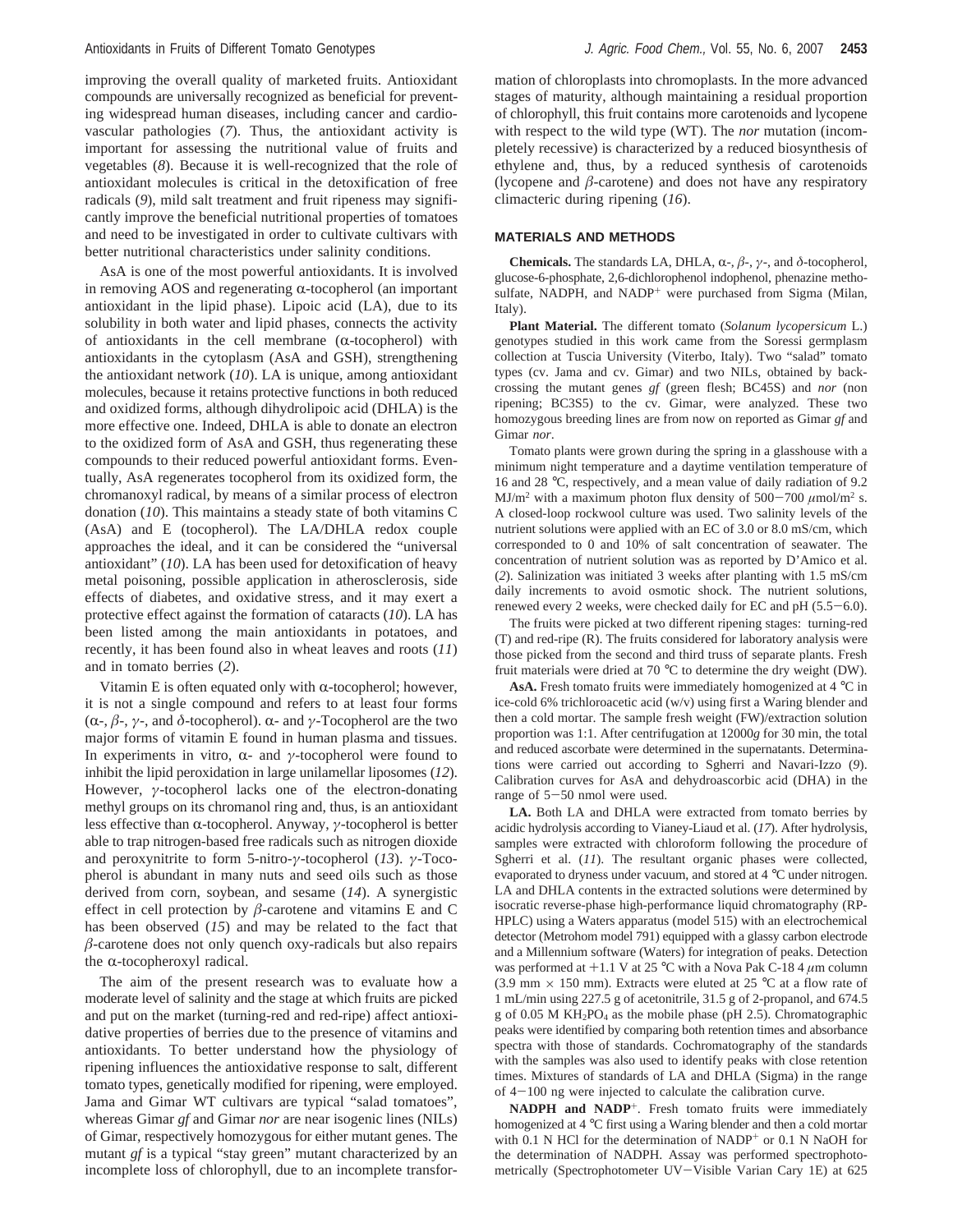**Table 1.** Effect of Seawater Irrigation (10%,  $EC = 8$  mS/cm) on Fruit Yield and Dry Matter in Different Genotypes of Tomato Berries<sup>a</sup>

| EC<br>(mS/cm) | fruit yield<br>(kg/plant) | no. of fruits<br>per plant | dry residue<br>(% FW) | total soluble<br>solids (°Brix) |  |  |  |  |
|---------------|---------------------------|----------------------------|-----------------------|---------------------------------|--|--|--|--|
|               |                           | cv. Jama                   |                       |                                 |  |  |  |  |
| 3             | $5.13 \pm 0.29$           | $22.3 \pm 1.0$             | $5.58 \pm 0.23$       | $4.23 \pm 0.25$                 |  |  |  |  |
| 8             | $3.58 \pm 0.15$           | $21.5 \pm 0.9$             | $6.57 \pm 0.31$       | $5.68 \pm 0.40$                 |  |  |  |  |
|               |                           | Gimar WT                   |                       |                                 |  |  |  |  |
| 3             | $5.47 \pm 0.31$           | $31.2 \pm 0.7$             | $5.63 \pm 0.37$       | $5.23 \pm 0.33$                 |  |  |  |  |
| 8             | $3.30 \pm 0.26$           | $31.3 \pm 1.1$             | $8.08 \pm 0.90$       | $6.45 \pm 0.64$                 |  |  |  |  |
| Gimar gf      |                           |                            |                       |                                 |  |  |  |  |
| 3             | $3.07 \pm 0.31$           | $19.3 \pm 1.1$             | $6.36 \pm 0.67$       | $4.98 \pm 0.34$                 |  |  |  |  |
| 8             | $1.85 \pm 0.23$           | $18.9 \pm 2.0$             | $8.22 \pm 0.52$       | $6.13 \pm 0.33$                 |  |  |  |  |
|               |                           | Gimar nor                  |                       |                                 |  |  |  |  |
| 3             | $3.97 \pm 0.13$           | $25.1 \pm 3.1$             | $6.26 \pm 1.00$       | $4.43 \pm 0.31$                 |  |  |  |  |
| 8             | $2.50 \pm 0.33$           | $24.1 \pm 4.0$             | $7.44 \pm 0.33$       | $5.10 \pm 0.47$                 |  |  |  |  |
|               |                           |                            |                       |                                 |  |  |  |  |

 $a$  Results  $\pm$  SE are the means from three replicates from three separate experiments ( $n = 3$ ).

nm as previously described (*11*). The assay mixture contained extract (10 *µ*L), 50 mM Tris-HCl buffer (pH 7.8), 6 mM glucose-6-phosphate, 7.5 mM 2,6-dichlorophenol indophenol, 3.7 mM phenazine methosulfate, and 5 U of glucose-6-phosphate dehydrogenase in the final volume of 1 mL. NADPH and NADP<sup>+</sup> levels were calculated referring to standard curves in the range of  $5-75$  pmol for NADPH and  $5-50$ pmol for NADP+.

**Tocopherol.** Tocopherols were determined in lipid extracts from tomato berries. Extractions were performed in the dark according to Quartacci et al. ( $18$ ) and under continuous flux of nitrogen.  $\alpha$ -,  $\beta$ -,  $\gamma$ -, and *δ*-Tocopherol contents were determined by isocratic RP-HPLC using a Waters apparatus (model 515) with an electrochemical detector (Metrohom model 791) equipped with a glassy carbon electrode and Millennium software (Waters) for integration of peaks. Detection was performed according to Galatro et al. (*19*) at +0.6 V at 25 °C with a Nova Pak C-18 4  $\mu$ m column (3.9 mm  $\times$  150 mm). The extracts were eluted with 95% methanol containing 20 mM LiCLO<sub>4</sub> at a flow rate of 1 mL/min. For identification of peaks, the retention times and maximum absorption spectra of tocopherols were compared with those of standards, which were also used for quantification. Standard mixtures of  $\alpha$ -,  $\beta$ -,  $\gamma$ -, and  $\delta$ -tocopherol (Sigma) in the range of 25-75 ng were injected to calculate the calibration curve.

**Statistical Analysis.** The results are the means from three replicates of three independent experiments ( $n = 3$ ). All data are reported as mean values  $\pm$  standard errors (SE). For each genotype, the data obtained were analyzed between the treatments and the two fruit-ripening stages considered. The data were subjected to two-way analysis of variance (ANOVA), and \*, \*\* and \*\*\* indicated significant differences at confidence levels of  $P \le 0.05$ , 0.01, and 0.001, respectively.

#### **RESULTS**

In all genotypes, the higher salinity did not affect the number of harvested fruits whereas it significantly reduced fruit yield and fruit weight (**Table 1**). Dry residue and total soluble solids increased or were not affected following salinity (**Table 1**).

All genotypes analyzed always showed a lower presence of NADPH than NADP<sup>+</sup> (**Table 2**). In cv. Jama, both NADPH and the NADPH/NADP<sup>+</sup> ratio increased during ripening whereas salt treatment and the interaction between ripening and salt had no significant effect on these parameters. In contrast with cv. Jama, all of the Gimar genotypes showed a significant effect of ripening and salt treatment, the latter determining a decrease in NADPH contents. The pattern of decrease of the NADPH/NADP<sup>+</sup> ratio with salt was similar to that of NADPH for both Gimar WT and Gimar *nor* whereas Gimar *gf* showed an increased ratio from 0.67 to 0.84 in the ripe fruits. Contrary to Gimar WT and Gimar *nor*, Gimar *gf* showed with ripening increases in NADPH by 73 and 82% at R3 (ripe fruit grown at 3 mS/cm EC) and R8 (ripe fruit grown at 8 mS/cm EC), respectively (**Table 2**).

Higher contents of AsA and  $AsA + DHA$  were present in Gimar *gf* in comparison with the other genotypes (**Table 3**). In cv. Jama,  $AsA + DHA$  levels increased with ripening by  $4\%$ whereas they did not change with salinity; salt treatment induced an increase of the AsA/DHA ratio. Ripening induced an increase by 12% in AsA contents at R3, but a reduction in the AsA/ DHA ratio at R8 in comparison with T8 (turning fruit grown at 8 mS/cm EC) was observed (**Table 3**). In Gimar WT, the total ascorbate decreased with salt at both T8 and R8 whereas it increased during ripening at both salinity levels (R3, R8). AsA reached the highest value at R8. The AsA/DHA ratio increased with treatments, but from T3 (turning fruit grown at 3 mS/cm EC) to R3, it decreased from 1.19 to 1.01 (**Table 3**). In Gimar *gf*, an increase in the contents of AsA + DHA was observed from T3 to T8 and from T3 to R3. In contrast, a decrease by 7 and 16% was observed from T8 to R8 and from R3 to R8, respectively. Slight increases in AsA contents were observed with salt treatment where at the turning stage a decrease in the AsA/DHA ratio from 1.99 to 1.25 occurred, whereas at the ripe stage a double value of this ratio was observed (**Table 3**). In Gimar *nor*, both total ascorbate and AsA increased from R3 to R8 and an increase in the AsA/DHA ratio from 0.85 to 1.20 was observed as well (**Table 3**). In contrast, a decrease in all three parameters was observed from T3 to R3 (**Table 3**).

At T3, DHLA was three-fold higher in Gimar WT as compared with cv. Jama. DHLA increased with ripening in all genotypes, reaching almost similar values at R3 (**Table 4**). Increases in DHLA amounts were also observed with salt treatment with the exception of Gimar WT from T3 to T8 and Gimar *nor* from R3 to R8. LA values were always lower than those of DHLA, and the DHLA/LA ratio increased with both ripening and salinity in cvs. Jama and Gimar WT. The *gf* and *nor* Gimar NILs, instead, showed increases in the DHLA/LA ratio from T3 to T8 and from T3 to R3 whereas decreases were observed from T8 to R8 and from R3 to R8 (**Table 4**).

Major tocopherols determined were α- and *γ*-tocopherol; *δ*-tocopherol was found only in trace amounts, and no *â*-tocopherol was found. As compared with cv. Jama, Gimar genotypes presented at T3 the higher amount of  $\alpha$ -tocopherol and in Gimar *nor* it reached a four-fold value (**Table 5**). Otherwise, at R3,  $\alpha$ -tocopherol assumed in cv. Jama a value near to that of Gimar WT (106.39 and 132.7  $\mu$ g/g DW, respectively).  $\alpha$ -Tocopherol increased with ripening and salt treatment in cv. Jama and in Gimar *gf*, where it reached at R8 the maximum value (398.96  $\mu$ g/g DW). In Gimar WT, instead, it decreased with salinity as in Gimar *nor* from T3 to T8. In this last genotype,  $\alpha$ -tocopherol increased from R3 to R8 by 44% reaching an amount lower than the initial value (T3). In Gimar *gf*, *γ*-tocopherol increased with treatments, reaching values of 101.58 and 125.57 *µ*g/g DW at R3 and R8, respectively, whereas in the other genotypes its amounts ranged from 10.97 (R3 of cv. Jama) to 32.61 *µ*g/g DW (T3 of Gimar *nor*). Gimar *gf* was also the genotype where *γ*-tocopherol increased during both ripening and salinity determining a decrease in the  $\alpha/\gamma$  tocopherol ratio (**Table 5**).

## **DISCUSSION**

The present research confirms previous findings by D'Amico et al. (*2*) in which the application of diluted seawater to a soilless culture of tomato plants (cv. Jama) determined a reduced fruit yield but did not affect the number of harvested fruits, which at the level of salinity of 8 mS/cm EC were all marketable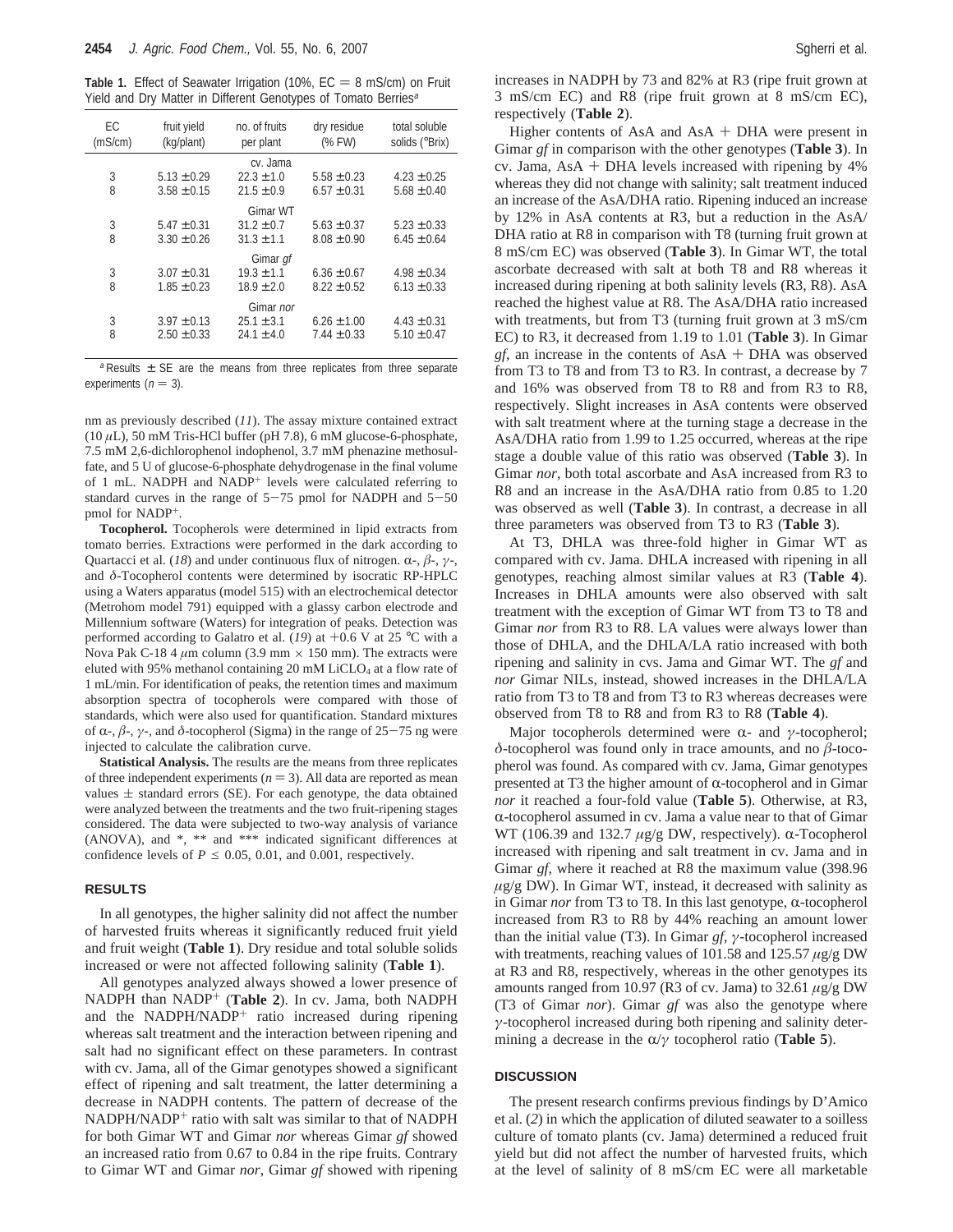**Table 2.** Contents of NADPH (nmol/g DW) and NADPH/NADP<sup>+</sup> Ratios in Berries of Different Tomato Genotypes Grown in Diluted Seawater till Red-Turning and Red-Ripe Stages<sup>a</sup>

|                             | T <sub>3</sub>                      | T8                                  | R <sub>3</sub>                      | R <sub>8</sub>                      | P                                                                 |  |  |  |  |
|-----------------------------|-------------------------------------|-------------------------------------|-------------------------------------|-------------------------------------|-------------------------------------------------------------------|--|--|--|--|
|                             | cv. Jama                            |                                     |                                     |                                     |                                                                   |  |  |  |  |
| <b>NADPH</b><br>NADPH/NADP+ | $38.81 \pm 1.10$<br>$0.83 \pm 0.02$ | $41.91 \pm 1.50$<br>$0.86 \pm 0.03$ | $47.66 \pm 1.30$<br>$0.93 \pm 0.02$ | $46.79 \pm 1.40$<br>$0.89 \pm 0.02$ | $r =$ ***; s = ns; rxs = ns<br>$r =$ *: s = ns: rxs = ns          |  |  |  |  |
|                             |                                     |                                     | Gimar WT                            |                                     |                                                                   |  |  |  |  |
| <b>NADPH</b><br>NADPH/NADP+ | $38.58 \pm 1.10$<br>$0.78 \pm 0.03$ | $14.92 \pm 1.60$<br>$0.60 \pm 0.02$ | $30.32 \pm 1.20$<br>$0.63 \pm 0.02$ | $9.58 \pm 0.95$<br>$0.36 \pm 0.01$  | $r =$ ***; s = ***; rxs = ns<br>$r = **: s = **: rxs = ns$        |  |  |  |  |
|                             |                                     |                                     | Gimar gf                            |                                     |                                                                   |  |  |  |  |
| <b>NADPH</b><br>NADPH/NADP+ | $21.25 \pm 0.85$<br>$0.68 \pm 0.02$ | $18.15 \pm 0.87$<br>$0.63 \pm 0.01$ | $36.83 \pm 0.91$<br>$0.67 \pm 0.04$ | $33.07 \pm 0.98$<br>$0.84 \pm 0.02$ | $r =$ ***; s = **; rxs = ns<br>$r = ns$ : $s = **$ : rxs $r = ns$ |  |  |  |  |
|                             |                                     |                                     | Gimar nor                           |                                     |                                                                   |  |  |  |  |
| <b>NADPH</b><br>NADPH/NADP+ | $33.38 \pm 0.99$<br>$0.81 \pm 0.02$ | $21.00 \pm 0.71$<br>$0.74 \pm 0.03$ | $18.93 \pm 0.85$<br>$0.96 \pm 0.04$ | $12.83 \pm 0.63$<br>$0.47 \pm 0.01$ | $r =$ ***: $s =$ ***: rxs = *<br>$r =$ ***; s = **; rxs = *       |  |  |  |  |

 $a$  Results are the means  $\pm$  SE of three replicates that were each analyzed in triplicate. A two-way ANOVA was used to evaluate the ripening effect (r), the salt effect (s), and the interaction between ripening and salinity (r  $\times$  s). Significance was as follows: NS, not significant; \*, significant at the  $P \le 0.05$  level; \*\*, significant at the P  $\leq$  0.01 level; and \*\*\*, significant at the  $P \leq$  0.001 level.

Table 3. AsA and Total Ascorbate (AsA + DHA,  $\mu$ mol/g DW) and AsA/DHA Ratio in Berries of Different Tomato Genotypes Grown in Diluted Seawater till Red-Turning and Red-Ripe Stages<sup>a</sup>

|             | T <sub>3</sub>   | T <sub>8</sub>   | R <sub>3</sub>   | R <sub>8</sub>   | P                                  |  |  |  |  |
|-------------|------------------|------------------|------------------|------------------|------------------------------------|--|--|--|--|
| cv. Jama    |                  |                  |                  |                  |                                    |  |  |  |  |
| AsA         | $11.82 \pm 0.56$ | $13.58 \pm 0.43$ | $13.27 \pm 0.55$ | $13.76 \pm 0.33$ | $r = * : s = * : rxs = ns$         |  |  |  |  |
| $AsA + DHA$ | $22.78 \pm 0.31$ | $22.78 \pm 0.33$ | $23.76 \pm 0.45$ | $23.81 \pm 0.41$ | $r = *$ : s = ns; rxs = ns         |  |  |  |  |
| AsA/DHA     | $1.17 \pm 0.02$  | $1.72 \pm 0.03$  | $1.31 \pm 0.01$  | $1.40 \pm 0.02$  | $r = *$ ; $s = **$ ; rxs = ns      |  |  |  |  |
|             |                  |                  | Gimar WT         |                  |                                    |  |  |  |  |
| AsA         | $12.53 \pm 0.41$ | $11.31 \pm 0.37$ | $12.65 \pm 0.33$ | $14.38 \pm 0.51$ | $r = *$ ; $s = **$ ; rxs = ns      |  |  |  |  |
| $AsA + DHA$ | $23.32 \pm 0.32$ | $20.58 \pm 0.35$ | $25.34 \pm 0.41$ | $24.71 \pm 0.27$ | $r = **$ ; s = **; rxs = ns        |  |  |  |  |
| AsA/DHA     | $1.19 \pm 0.02$  | $1.25 \pm 0.02$  | $1.01 \pm 0.01$  | $1.42 \pm 0.03$  | $r = *s = **: rs = ns$             |  |  |  |  |
|             |                  |                  | Gimar gf         |                  |                                    |  |  |  |  |
| AsA         | $19.76 \pm 0.22$ | $20.74 \pm 0.32$ | $19.39 \pm 0.35$ | $21.95 \pm 0.43$ | $r = ns$ ; $s = **$ ; rxs $r = ns$ |  |  |  |  |
| $AsA + DHA$ | $32.39 \pm 0.51$ | $37.50 \pm 0.39$ | $41.52 \pm 0.45$ | $34.90 \pm 0.45$ | $r = **$ ; $s = **$ ; $rxs =***$   |  |  |  |  |
| AsA/DHA     | $1.99 \pm 0.03$  | $1.25 \pm 0.04$  | $0.88 \pm 0.01$  | $1.75 \pm 0.02$  | $r = **$ ; $s = **$ ; rxs = *      |  |  |  |  |
|             |                  |                  | Gimar nor        |                  |                                    |  |  |  |  |
| AsA         | $12.49 \pm 0.15$ | $12.79 \pm 0.11$ | $10.52 \pm 0.75$ | $15.39 \pm 0.53$ | $r = *$ ; s = **; rxs = **         |  |  |  |  |
| $AsA + DHA$ | $25.59 \pm 0.33$ | $26.52 \pm 0.27$ | $23.02 \pm 0.51$ | $28.33 \pm 0.63$ | $r = * : s = ** : rxs = *$         |  |  |  |  |
| AsA/DHA     | $0.96 \pm 0.02$  | $0.93 \pm 0.01$  | $0.85 \pm 0.01$  | $1.20 \pm 0.02$  | $r = **$ ; s = *; rxs = *          |  |  |  |  |
|             |                  |                  |                  |                  |                                    |  |  |  |  |

<sup>a</sup> For other details, see **Table 2**.

Table 4. DHLA (*µg/g DW*), LA (*µg/g DW*), and DHLA/LA Ratio in Berries of Different Tomato Genotypes Grown in Diluted Seawater till Red-Turning and Red-Ripe Stages<sup>a</sup>

|                | T <sub>3</sub>   | T <sub>8</sub>   | R <sub>3</sub>   | R <sub>8</sub>   | P                               |
|----------------|------------------|------------------|------------------|------------------|---------------------------------|
|                |                  |                  | cv. Jama         |                  |                                 |
| <b>DHLA</b>    | $2.93 \pm 0.23$  | $3.88 \pm 0.33$  | $11.81 \pm 0.35$ | $12.66 \pm 0.29$ | $r =$ ***: $s =$ *: rxs = ns    |
| LA             | $2.81 \pm 0.11$  | $2.41 \pm 0.13$  | $2.42 \pm 0.15$  | $1.26 \pm 0.12$  | $r =$ ***; s = *; rxs = **      |
| DHLA/LA        | $1.04 \pm 0.02$  | $1.60 \pm 0.04$  | $4.91 \pm 0.05$  | $10.04 \pm 0.07$ | $r =$ ***: $s =$ ***: rxs = **  |
|                |                  |                  | Gimar WT         |                  |                                 |
| <b>DHLA</b>    | $10.06 \pm 0.81$ | $8.51 \pm 0.75$  | $13.36 \pm 0.53$ | $17.14 \pm 0.95$ | $r =$ ***: s = ns: rxs = **     |
| LA             | $4.26 \pm 0.22$  | $2.88 \pm 0.15$  | $2.17 \pm 0.21$  | $2.68 \pm 0.17$  | $r =***$ ; $s =$ *; $rxs =$ **  |
| DHLA/LA        | $2.44 \pm 0.02$  | $2.96 \pm 0.03$  | $6.20 \pm 0.08$  | $6.41 \pm 0.06$  | $r =$ ***: $s =$ *: rxs = **    |
|                |                  |                  | Gimar gf         |                  |                                 |
| <b>DHLA</b>    | $7.66 \pm 0.21$  | $11.37 \pm 0.30$ | $10.26 \pm 0.25$ | $11.51 \pm 0.33$ | $r = *$ : $s = **$ : rxs = *    |
| LA             | $2.30 \pm 0.11$  | $1.04 \pm 0.19$  | $1.79 \pm 0.25$  | $2.69 \pm 0.35$  | $r = **: s = "rxs = **$         |
| DHLA/LA        | $3.56 \pm 0.05$  | $11.11 \pm 0.04$ | $5.90 \pm 0.07$  | $4.30 \pm 0.06$  | $r =$ ***: $s =$ **: rxs = **   |
|                |                  |                  | Gimar nor        |                  |                                 |
| <b>DHLA</b>    | $5.41 \pm 0.16$  | $11.89 \pm 0.08$ | $12.92 \pm 0.65$ | $11.96 \pm 0.03$ | $r =$ ***: $s =$ **: rxs = ***  |
| LA             | $4.83 \pm 0.53$  | $2.46 \pm 0.37$  | $3.11 \pm 0.11$  | $3.04 \pm 0.03$  | $r = *$ : $s = **$ : $rxs = **$ |
| <b>DHLA/LA</b> | $1.12 \pm 0.03$  | $4.98 \pm 0.05$  | $4.14 \pm 0.06$  | $4.00 \pm 0.02$  | $r = **$ ; s = **; rxs = *      |

<sup>a</sup> For other details, see **Table 2**.

(**Table 1**). Fruits of salinized and nonsalinized samples were picked at the same time since salinity did not affect ripening in any genotype analyzed.

Both salinity and ripening induce an oxidative process, which leads to the production of AOS (*4*, *20*). Activation of antioxidative defense mechanisms could be observed depending on stress intensity (*9*) and on cultivar tolerance to stress (*21*). Changes in the redox status of cells and in the presence of reduced forms of antioxidants should be explained taking into account the previous considerations.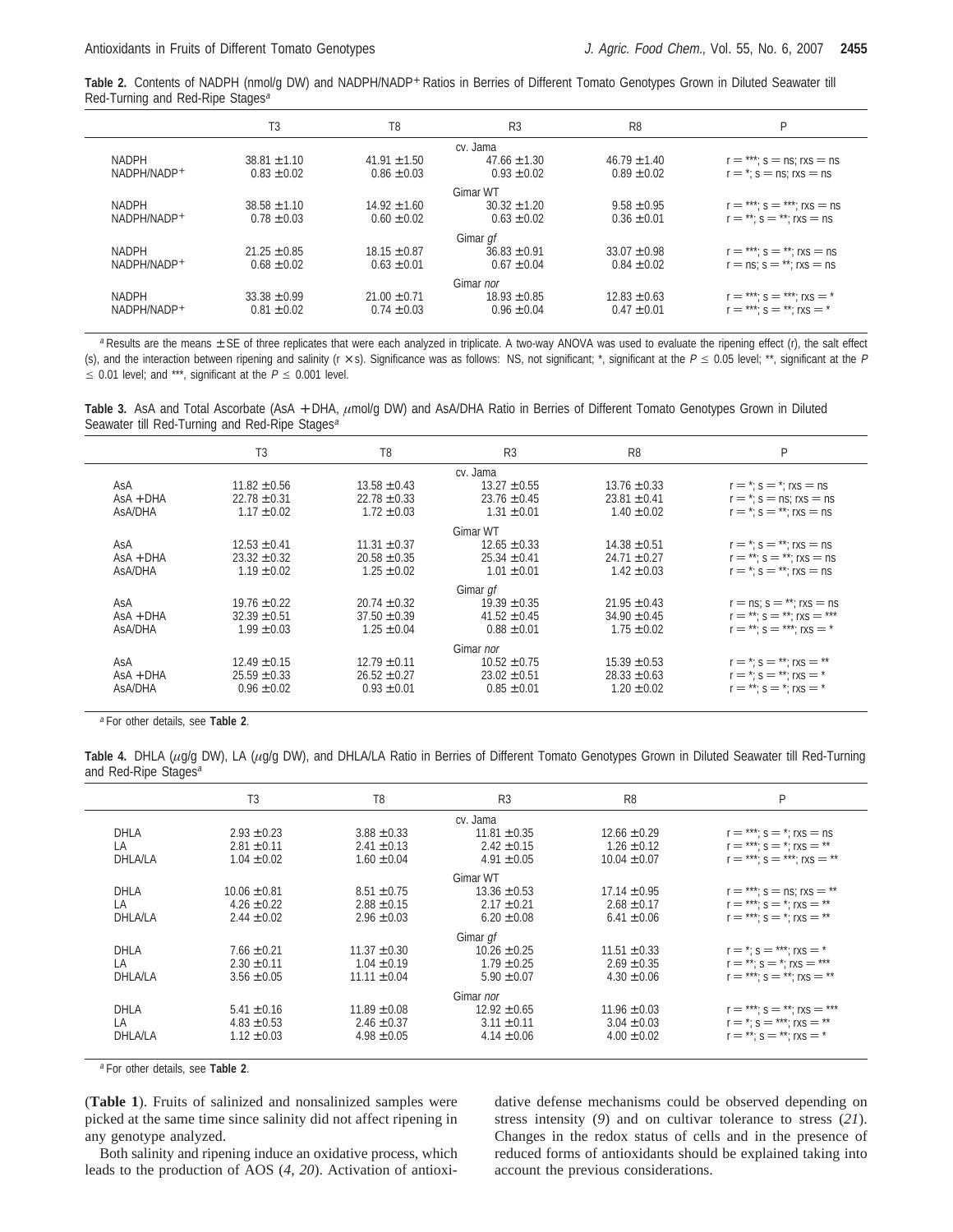|                                              | Table 5. $\alpha$ -Tocopherol and $\gamma$ -Tocopherol ( $\mu$ g/g DW) and $\alpha/\gamma$ Ratio in Berries of Different Tomato Genotypes Grown in Diluted Seawater till |  |  |  |  |  |
|----------------------------------------------|--------------------------------------------------------------------------------------------------------------------------------------------------------------------------|--|--|--|--|--|
| Red-Turning and Red-Ripe Stages <sup>a</sup> |                                                                                                                                                                          |  |  |  |  |  |

|                      | T3                | T <sub>8</sub>    | R <sub>3</sub>    | R <sub>8</sub>    | P                               |
|----------------------|-------------------|-------------------|-------------------|-------------------|---------------------------------|
|                      |                   |                   | cv. Jama          |                   |                                 |
| $\alpha$ -tocopherol | $73.65 \pm 2.40$  | $153.32 \pm 3.50$ | $106.39 \pm 3.80$ | $143.11 \pm 2.90$ | $r =$ ***; s = ***; rxs = ***   |
| $\gamma$ -tocopherol | $21.87 \pm 1.90$  | $27.70 \pm 0.90$  | $10.97 \pm 1.10$  | $23.41 \pm 0.88$  | $r =$ ***; s = ***; rxs = **    |
| $\alpha/\gamma$      | $3.37 \pm 0.05$   | $5.53 \pm 0.07$   | $9.70 \pm 0.06$   | $6.11 \pm 0.09$   | $r = **: s = **: rxs = **$      |
|                      |                   |                   | Gimar WT          |                   |                                 |
| $\alpha$ -tocopherol | $112.66 \pm 3.81$ | $79.45 \pm 2.75$  | $132.70 \pm 3.53$ | $89.50 \pm 2.95$  | $r =$ ***; s = ***; rxs = ns    |
| $\gamma$ -tocopherol | $26.00 \pm 1.22$  | $22.23 \pm 2.15$  | $30.75 \pm 1.75$  | $22.20 \pm 1.07$  | $r =$ *: s = ***: rxs = *       |
| $\alpha/\gamma$      | $4.33 \pm 0.02$   | $3.57 \pm 0.03$   | $4.31 \pm 0.05$   | $4.03 \pm 0.06$   | $r = ns$ ; $s =$ *; rxs = ns    |
|                      |                   |                   | Gimar gf          |                   |                                 |
| $\alpha$ -tocopherol | $125.23 \pm 9.30$ | $279.23 \pm 8.50$ | $285.52 \pm 9.50$ | $398.96 \pm 8.60$ | $r =$ ***; s = ***; rxs = ***   |
| $\gamma$ -tocopherol | $25.30 \pm 2.12$  | $72.87 \pm 3.51$  | $101.58 \pm 3.75$ | $125.57 \pm 3.34$ | $r =$ ***; s = ***; rxs = ***   |
| $\alpha/\gamma$      | $4.95 \pm 0.05$   | $3.83 \pm 0.04$   | $2.81 \pm 0.02$   | $3.18 \pm 0.06$   | $r = **$ : $s = **$ : rxs $= *$ |
|                      |                   |                   | Gimar nor         |                   |                                 |
| $\alpha$ -tocopherol | $301.55 \pm 8.51$ | $161.91 \pm 6.83$ | $172.27 \pm 8.51$ | $248.68 \pm 7.63$ | $r =$ ***; s = ***; rxs = ***   |
| $\gamma$ -tocopherol | $32.61 \pm 2.53$  | $30.48 \pm 1.37$  | $13.57 \pm 1.11$  | $19.73 \pm 1.03$  | $r =$ ***: s = ns: rxs = *      |
| $\alpha/\gamma$      | $9.25 \pm 0.08$   | $5.31 \pm 0.06$   | $12.69 \pm 0.09$  | $12.60 \pm 0.07$  | $r =$ ***; s = ns; rxs = *      |
|                      |                   |                   |                   |                   |                                 |

<sup>a</sup> For other details, see **Table 2**.

Very little is known about the values of the NADPH/NADP+ ratio in plant tissue. This ratio in all tomato berries (**Table 2**) was similar to that found in wheat leaves in which it increased with time following copper treatment, whereas it decreased in roots, which were more likely subjected to a greater oxidative stress (*11*). In comparison with roots, berries as well as leaves are not in direct contact with salt solution; therefore, the impact of salinity on tomato fruits should not have been so strong. Tomato is in general moderately tolerant to salinity, but the fact that in cv. Jama there was no oxidation of NADPH with salt treatment whereas all Gimar genotypes showed a decrease in NADPH (**Table 2**) indicates that these genotypes can be differently tolerant to salt stress. Gimar genotypes were also more affected by ripening than cv. Jama with the exception of Gimar *gf* where the higher level of NADPH (**Table 2**) could be related to the presence of residual chloroplasts in the ripe fruits. Indeed, ripening, as well as senescence (*5*), determined a reduced photosynthetic activity and an unbalance between the photosynthesis and the pentose-phosphate cycle (*11*, *<sup>22</sup>*).

The importance of NADPH is, besides in the photosynthetic process, as a reducing agent in the regeneration of antioxidants AsA and GSH through the AsA/GSH cycle (*9*). The increases in the AsA/DHA ratio (**Table 3**) and tocopherol contents (**Table 5)** with salt treatment in cv. Jama and the reduction in the amounts of total ascorbate and tocopherols in salinized Gimar WT suggest that cv. Jama can tolerate better high-salt conditions. Gossett et al. (23) and Hernández et al. (24) have found that under salinity  $\alpha$ -tocopherol concentrations were significantly higher in the salt-tolerant cultivars than in the more salt-sensitive ones. It is the capacity to possess sufficiently elevated levels of antioxidants in the reduced form, to utilize and regenerate them, which is useful for the evaluation of the response of cells against AOS. In fact, reduced ascorbate pool represents an antioxidant reserve, thus assuming great importance in adaptive response to stress conditions (*25*). The increases in the AsA/DHA ratio with salinity (**Table 3**) found in Gimar WT suggest that this genotype reacted to salt conditions by increasing the relative proportion of the reduced, antioxidative active form of AsA. The increase in AsA constitutes a potential reserve, which could be used for a profitable shelf life. In addition, the AsA increase is relevant for the nutrition and the health of consumers; vitamin C (AsA) is one of the antioxidants able to protect animal cells against various diseases (*6*). The particularly high contents of AsA and AsA + DHA and the higher value of the AsA/DHA

ratio in Gimar *gf* in comparison with the other genotypes at T3 (**Table 3**) make this mutant helpful for the above purpose. The results are in agreement with those of George et al. (*26*), who emphasize the variations in AsA contents among different tomato varieties as a function of genotype.

In the Gimar genotypes, the oxidation of NADPH with salinity (**Table 2**) could have been involved in the regeneration of AsA (**Table 3**) through the activation of the AsA/GSH cycle (*11*). The strong oxidation of AsA, as testified by the decrease in the AsA/DHA ratio, in Gimar *gf* during ripening in the control (from T3 to R3) could be explained with the fact that, besides climacteric respiration, photosynthesis is still present in the ripe fruit during which some electron leakage from the photosynthetic chain to oxygen gives rise to AOS (*27*). Besides this, DHLA was not used to reduce DHA to AsA (**Table 4**). Otherwise, in R8 of both Gimar *gf* and Gimar *nor*, a combined effect of ripening and salinity (from R3 to R8) could have been involved in the activation of antioxidative defenses, among which consumption of DHLA, as testified by the decrease in the DHLA/LA ratio (**Table 4**), which brought to the reduction of DHA to AsA (**Table 3**). A lower activity of ascorbate peroxidase at the end of ripening might have also been implicated allowing increased accumulation of AsA and reduced scavenging of  $H_2O_2$ , which could be important for the loosening of the cell wall leading to the fruit softening (*4*).

The decrease in AsA + DHA as well as in the AsA/DHA ratio in Gimar *nor* only during ripening (**Table 3**), from T3 to R3, could have been related to the absence of climacteric respiration, which is the primary source of superoxide radical (*28*). In fact, it has been seen (*5*) that tomato fruits respond to the increase in oxidative stress during development, where there is a substantial increase in respiration, by increasing AsA contents. However, the AsA increase also depends on the stage of ripening analyzed and it was demonstrated that at later stages a marginal decline in its content occurs (*5*). Indeed, during the last steps of ripening, the AOS scavenging system does not cope up with the production system, leading to the accumulation of AOS. Anomalous mitochondria functions (*16*) could have been involved in the incapacity to utilize DHLA, which accumulated in Gimar *nor* at R3 (**Table 4**), for regeneration of AsA (*11*). However, the presence in all samples of higher amounts of DHLA as compared with LA (**Table 4**) was particularly important since the reduced form is more effective in performing antioxidant functions (*29*), being only able to regenerate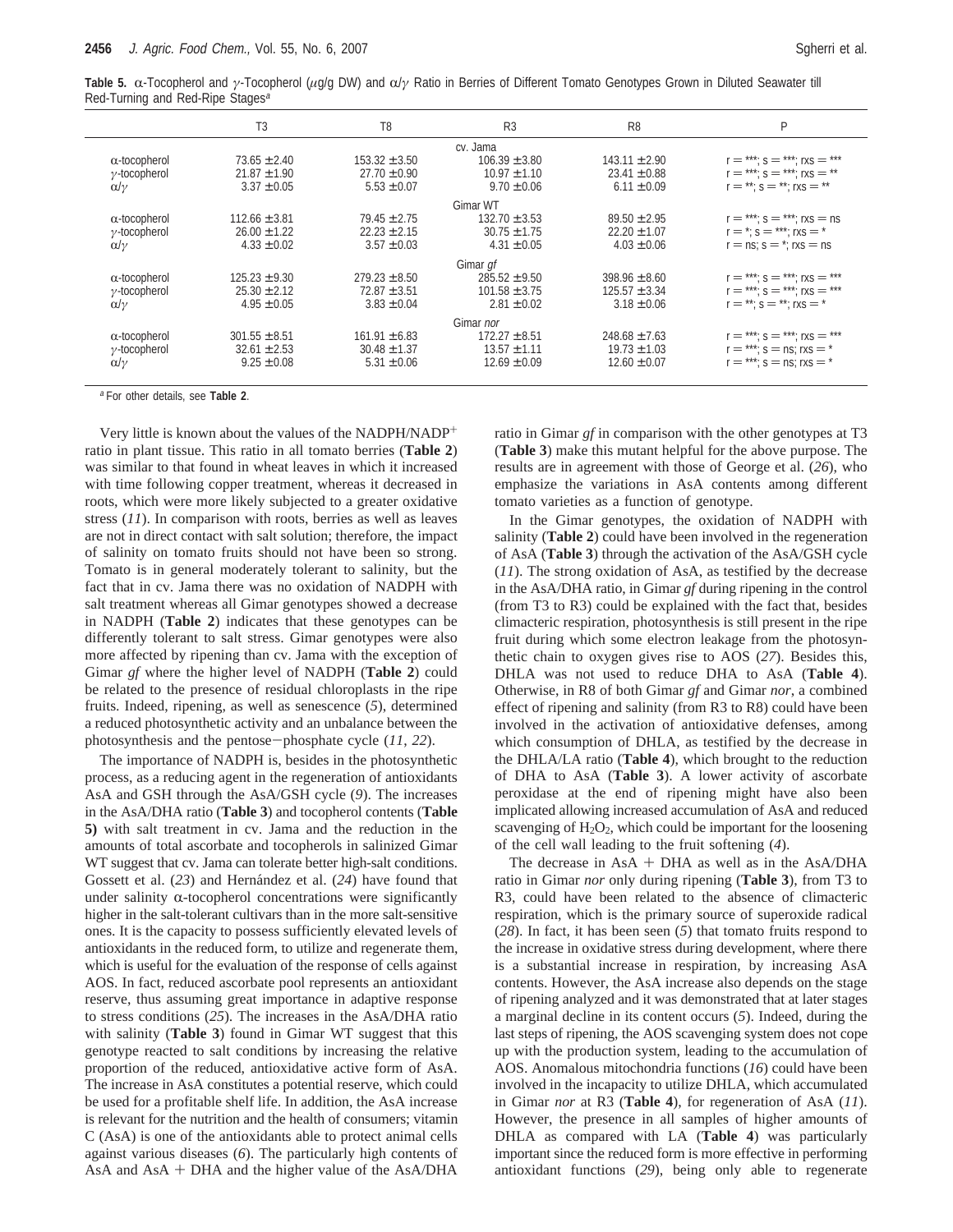endogenous antioxidants (*11*), thus maintaining the ascorbate redox status (**Table 3**).

The amounts of DHLA and LA in tomato berries were of the same magnitude of those recorded in leaves and roots of wheat (*11*) and varied depending on the genotype analyzed (**Table 4**). The presence of DHLA was very dissimilar in the different genotypes at T3. The fact that in all genotypes higher levels of this important antioxidant for human health (*10*) were present in the ripe stage strengthens the idea that ripe berries have more healthy properties than fruits picked at earlier stages of ripening (*4*, *5*). Contrary to the common belief that fruits harvested at full ripeness exhibit the highest levels of antioxidants (*30*), at full ripening (R3), *γ*-tocopherol reached the lowest value in cv. Jama as well as in the mutant *nor* of Gimar (**Table 5**). An increase in the DHLA content under salinity in almost all of the berries supports the contribution of this form to the formation of the antioxidant pool, ensuring protection against stress conditions.

In agreement with Seybold et al. (*31*), vitamin E in tomatoes was predominantly represented by  $\alpha$ -tocopherol (**Table 5**). In contrast to the same authors, only trace amounts of *δ*-tocopherol could be detected. In addition to differences due to ripening and salinity, the genotypes analyzed here showed a marked variation with regard to tocopherol concentration. In particular, at T3, Gimar *nor* exhibited a value even three-fold higher than amounts generally reported for most tomato cultivars (*32*).

It is known that AsA recycles  $\alpha$ -tocopherol from its  $\alpha$ -tocopheroxyl radical and that a deficiency in AsA may affect antioxidative protection by  $\alpha$ -tocopherol under stress (33); however, our findings do not indicate a clear relationship between AsA consumption and  $\alpha$ -tocopherol formation, since in Jama and, to a larger extent, in Gimar *gf*, an active synthesis of  $\alpha$ -tocopherol occurred during ripening or in response to salt stress (**Tables 3** and **5**). This marked synthesis upon ripening in Gimar *gf* could be explained with the maintenance of residual chloroplasts (*16*) where tocopherols are synthesized and accumulate  $(34)$ . Increases in  $\alpha$ -tocopherol contents were also reported in leaves of rosemary, sage, and lemon balm subjected to water deficit (*33*) whereas a decrease was observed in wheat roots exposed to a high concentration of copper (*35*).

Changes in the relative proportion between R- and *<sup>γ</sup>*-tocopherol affected the nutritional value of different genotypes of tomato berries upon both ripening and salt treatment (**Table 5**). Although *γ*-tocopherol has less antioxidant properties than  $\alpha$ -tocopherol, it is considered the especially promising "other" vitamin E for human health (*35*), because it traps peroxynitrite formed during inflammation (*13*).

In conclusion, our results show that the antioxidant-related nutritional value of tomatoes is significantly improved when the fruits are picked at the red-ripe stage and when the plants are exposed to a moderate salinity stress conditions, such as those determined by the application of diluted seawater (10%). Fruit response to both ripening and salinity is affected by the genetic characteristics of the cultivated plants. In this sense, the mutant gene *gf* was found to confer a noticeable level of salt tolerance to the fruit in term of antioxidative response. Finally, in agreement with Raffo et al. (*30*), this work showed that not all biologically active compounds necessarily increase during fruit ripening.

## **ABBREVIATIONS USED**

AOS, activated oxygen species; AsA, ascorbic acid; DHA, dehydroascorbic acid; DHLA, dihydrolipoic acid; DW, dry weight; FW, fresh weight; *gf*, green flesh; GSH, glutathione; LA, lipoic acid; *nor*, nonripening; r, ripening; R3, ripe fruit grown at 3 mS/cm EC; R8, ripe fruit grown at 8 mS/cm EC; s, salinity; T3, turning fruit grown at 3 mS/cm EC; T8, turning fruit grown at 8 mS/cm EC; WT, wild type.

#### **LITERATURE CITED**

- (1) Maas, E. V.; Hoffman, G. J. Crop salt tolerance: current assessment. Journal of the irrigation and drainage division. *Am. Soc. Ci*V*. Eng*. **<sup>1977</sup>**, *<sup>103</sup>*, 116-134.
- (2) D'Amico, M. L.; Izzo, R.; Tognoni, F.; Paradossi, A.; Navari-Izzo, F. Sea water irrigation: antioxidants and quality of tomato berries (*Lycopersicon esculentum* Mill.). *Acta Hortic.* **2003**, *609*,  $59 - 65.$
- (3) Cuartero, J.; Fernández-Muñoz, R. Tomato and salinity. *Sci. Hortic.* **<sup>1999</sup>**, *<sup>78</sup>*, 83-125.
- (4) Jiménez, A.; Creissen, G.; Kular, B.; Firmin, J.; Robinson, S.; Verhoyen, M.; Mullineaux, P. Changes in oxidative processes and components of the antioxidant system during tomato fruit ripening. *Planta* **<sup>2002</sup>**, *<sup>214</sup>*, 751-758.
- (5) Mondal, K.; Sharma, N. S.; Malhotra, S. P.; Dhawan, K.; Singh, R. Antioxidant systems in ripening tomato fruits. *Biol. Plant* **<sup>2004</sup>**, *<sup>48</sup>*, 49-53.
- (6) De Pascale, S.; Maggio, A.; Fogliano, V.; Ambrosino, P.; Ritieni, A. Irrigation with saline water improves carotenoids content and antioxidant activity of tomato. *J. Hortic. Sci. Biotechnol.* **2001**, *<sup>76</sup>*, 447-453.
- (7) La Vecchia, C. Mediterranean epidemiological evidence on tomatoes and the prevention of digestive-tract cancers. *Proc. Soc. Exp. Biol. Med.* **<sup>1997</sup>**, *<sup>218</sup>*, 125-128.
- (8) Rice-Evans, C. A.; Miller, J. N.; Paganga, G. Structureantioxidant activity relationships of flavonoids and phenolic acids. *Free Radical Biol. Med.* **<sup>1996</sup>**, *<sup>20</sup>*, 933-956.
- (9) Sgherri, C. L. M.; Navari-Izzo, F. Sunflower seedlings subjected to increasing water deficit stress: Oxidative stress and defense mechanisms. *Physiol. Plant* **<sup>1995</sup>**, *<sup>93</sup>*, 25-30.
- (10) Navari-Izzo, F.; Quartacci, M. F.; Sgherri, C. Lipoic acid: A unique antioxidant in the detoxification of activated oxygen species. *Plant Physiol. Biochem.* **<sup>2002</sup>**, *<sup>40</sup>*, 463-470.
- (11) Sgherri, C.; Quartacci, M. F.; Izzo, R.; Navari-Izzo, F. Relation between lipoic acid and cell redox status in wheat grown in excess copper. *Plant Physiol. Biochem.* **<sup>2002</sup>**, *<sup>40</sup>*, 591-597.
- (12) Gao, R.; Stone, W. L.; Huang, T.; Papas, A. M.; Qui, M. The uptake of tocopherols by RAW 264.7 macrophages. *Nutr. J.* **<sup>2002</sup>**, *1:2*, 1-9.
- (13) Azzi, A.; Stocker, A. Vitamin E: Non-antioxidant roles. *Prog. Lipid Res.* **<sup>2000</sup>**, *<sup>39</sup>*, 231-255.
- (14) Goffman, F. D.; Galletti, S. Gamma-linolenic acid and tocopherol contents in the seed oil of 47 accessions from several Ribes species. *J. Agric. Food Chem.* **<sup>2001</sup>**, *<sup>49</sup>*, 349-354.
- (15) Böhm, F.; Edge, R.; Land, E. J.; McGarvey, D. J.; Truscott, T. G. Carotenoids enhance vitamin E antioxidant efficiency. *J. Am. Chem. Soc.* **<sup>1997</sup>**, *<sup>119</sup>*, 621-622.
- (16) Grierson, D.; Kader, A. A. Fruit ripening and quality. In *The Tomato Crop. A Scientific Basis for Improvement*; Atherton, J. G., Rudich, J., Eds.; Chapman and Hall: New York, 1986; pp <sup>242</sup>-280. (17) Vianey-Liaud, N.; Kobrehel, K.; Sauvaire, Y.; Wong, J. H.;
- Buchanan, B. B. Lipoic acid in wheat grains. *J. Agric. Food Chem.* **<sup>1994</sup>**, *<sup>42</sup>*, 1110-1114.
- (18) Quartacci, M. F.; Cosi, E.; Navari-Izzo, F. Lipids and NADPHdependent superoxide production in plasma membrane vesicles from roots of wheat grown under copper deficiency or excess. *J. Exp. Bot.* **<sup>2001</sup>**, *<sup>52</sup>*, 77-84.
- (19) Galatro, A.; Simontacchi, M.; Puntarulo, S. Free radical generation and antioxidant content in chloroplasts from soybean leaves exposed to ultraviolet-B. *Physiol. Plant* **<sup>2001</sup>**, *<sup>113</sup>*, 564-570.
- (20) Meneguzzo, S.; Sgherri, C. L. M.; Navari-Izzo, F.; Izzo, R. Stromal and thylakoid-bound ascorbate peroxidases in NaCltreated wheat. *Physiol. Plant* **<sup>1998</sup>**, *<sup>104</sup>*, 735-740.